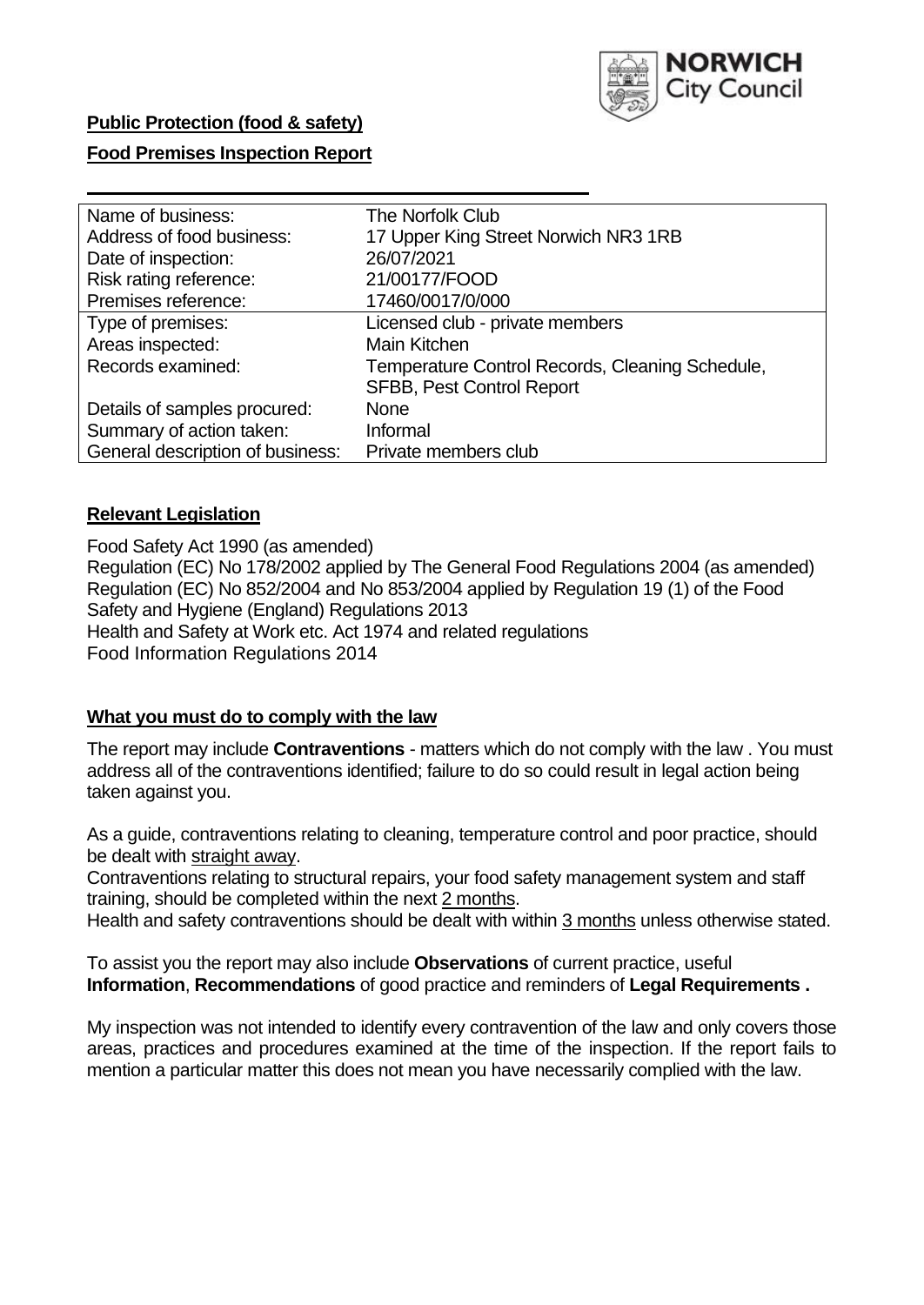# **FOOD SAFETY**

#### **How we calculate your Food Hygiene Rating:**

 The food safety section has been divided into the three areas which you are scored against for the hygiene rating: 1. food hygiene and safety procedures, 2. structural requirements and 3. confidence in management/control procedures. Each section begins with a summary of what was observed and the score you have been given. Details of how these scores combine to produce your overall food hygiene rating are shown in the table.

| <b>Compliance Area</b>                     |          |    |           | <b>You Score</b> |               |    |           |                 |                |  |  |
|--------------------------------------------|----------|----|-----------|------------------|---------------|----|-----------|-----------------|----------------|--|--|
| <b>Food Hygiene and Safety</b>             |          |    |           | $\Omega$         | 5             | 10 | 15        | 20              | 25             |  |  |
| <b>Structure and Cleaning</b>              |          |    | $\Omega$  | 5                | 10            | 15 | 20        | 25              |                |  |  |
| Confidence in management & control systems |          |    | $\Omega$  | 5                | 10            | 15 | 20        | 30 <sup>°</sup> |                |  |  |
|                                            |          |    |           |                  |               |    |           |                 |                |  |  |
| <b>Your Total score</b>                    | $0 - 15$ | 20 | $25 - 30$ |                  | $35 - 40$     |    | $45 - 50$ |                 | > 50           |  |  |
| <b>Your Worst score</b>                    | 5        | 10 | 10        |                  | 15            |    | 20        |                 |                |  |  |
|                                            |          |    |           |                  |               |    |           |                 |                |  |  |
| <b>Your Rating is</b>                      | 5        | 4  |           | 3                | $\mathcal{P}$ |    |           |                 | $\overline{0}$ |  |  |

Your Food Hygiene Rating is 3 - a generally satisfactory standard

## **1. Food Hygiene and Safety**

 generally you have satisfactory food handling practices and procedures and adequate Food hygiene standards are generally satisfactory and maintained. There is evidence of some non-compliance with legal requirements. Some lapses are evident however control measures to prevent cross-contamination are in place. The contraventions require your attention; although not critical to food safety they may become so if not addressed. **(Score 10)** 

000300

## Contamination risks

**Contravention** The following exposed ready-to-eat food and or its packaging to the risk of cross-contamination with foodborne bacteria from raw meat or unwashed fruits and vegetables:

- raw eggs were being stored above ready-to-eat foods in the Sterling fridge
- blu tack to edge of shelf above where food is prepared. Provide a tab grabber

 injurious to health or contaminated in such a way that it would be unreasonable to **Legal requirement** At all stages of production, processing and distribution, food must be protected from any contamination likely to render it unfit for human consumption, expect it to be consumed in that state.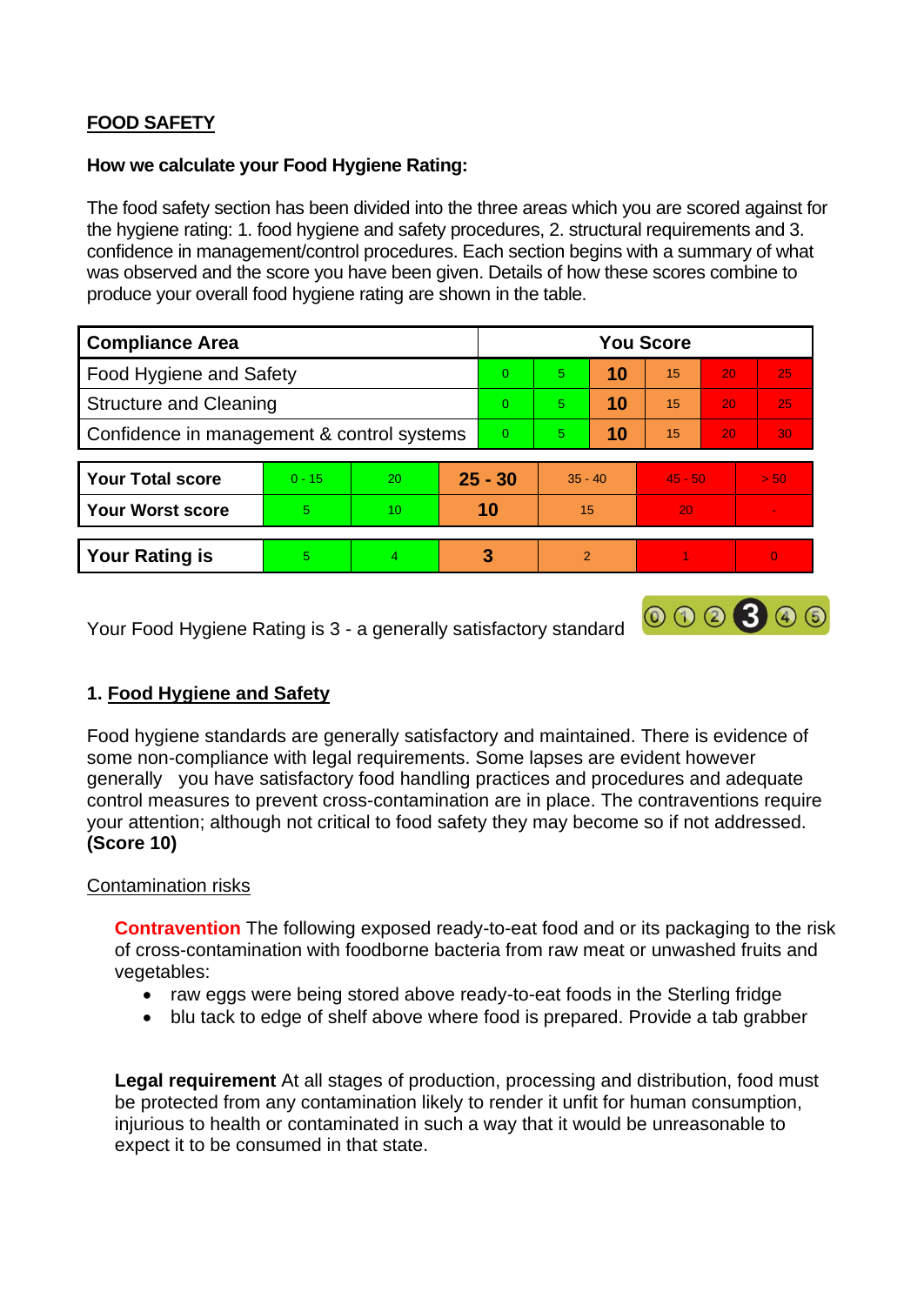**Recommendation** chopping cutting/ boards were held stable with tea towels/cloths and could contaminate the board. Use silicone board mats to stabilise your cutting boards. These can be placed in the dishwasher and/or can be sterilised

#### Personal Hygiene

**Observation** I was pleased to see that standards of personal hygiene were high.

#### Temperature Control

 75°C C for 30 seconds or an equivalent time and temperature combination. **Recommendation** The core temperature of cooked and reheated foods should reach

**Observation** I was pleased to see you were able to limit bacterial growth and/or survival by applying appropriate temperature controls at points critical to food safety and that you were monitoring temperatures.

## Unfit food

**Contravention** The following food was unfit (and was seized or destroyed in my presence) because it was either; past its use by date; did not conform to food safety requirements; was not produced, prepared or processed in accordance with the regulations

• open packet of sliced pastrami had a 'use by' date of 25/7

**Contravention** Food was kept beyond the date that you had decided it should be used by. It would be and offence to sell unfit foods

- jam which was opened 12/4 had a label stating use within 4 weeks on it
- cooked tomatoes had a 'use by' date of 22/7
- cooked corn on the cob made on 22/7

**Information** High risk items bear a use by date. You must not sell, use or intend to sell such items and should ensure you have checks in place to remove these from use.

#### Poor Practices

 **Observation** The following matters represented poor practice and if allowed to continue may cause food to become contaminated or lead to its deterioration:

• no 'use by' date on opened container of anchovies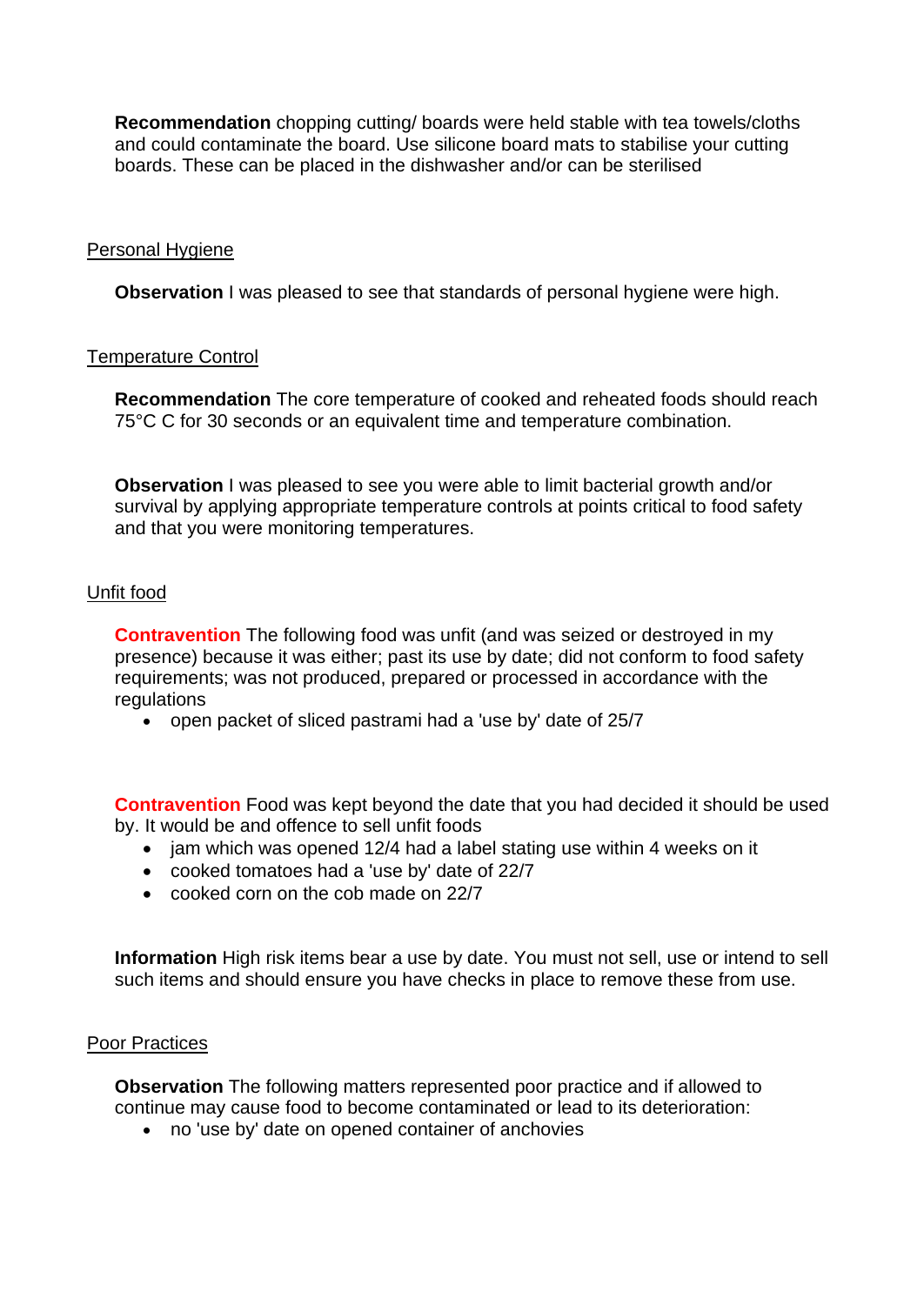**Recommendation** You should have a system to identify when open or prepared foods need to be used by or discarded, to ensure the food is fit for consumption. I recommend you apply labels which give a date that is 2 days after the day of production e.g. if food is opened on Monday it should be used by the end of Wednesday (an exception is rice which should not be kept longer than 24 hours)

## Poor Practices

 **Contravention** The following matters represented poor practice and if allowed to continue may cause food to become contaminated or lead to its deterioration::

- storing foods beyond 'best before' date
- salt used for cooking baked potatoes was being stored on floor
- date labels on food containers stored in the fridge had no 'use by' dates on

## **2. Structure and Cleaning**

The structure facilities and standard of cleaning and maintenance are of a generally satisfactory standard but there are some repairs and/or improvements which are required in order for you to comply with the law. Pest control and waste disposal provisions are adequate. The contraventions require your attention; although not critical to food safety they may become so if not addressed. **(Score 10)** 

## Cleaning of Structure

**Contravention** The following items were dirty and require more frequent and thorough cleaning:

- floor/wall junctions
- behind and under equipment
- mastic joints behind sinks
- window surround
- grouting to tiles
- paintwork
- pipework
- hand contact surface (such as fridge handles, cooker knobs, light switches and sink taps)

## Cleaning of Equipment and Food Contact Surfaces

**Contravention** The following items are dirty and must be cleaned:

- fridge and freezer seals
- microwave
- food storage containers
- interior to dishwasher
- underneath towel dispensers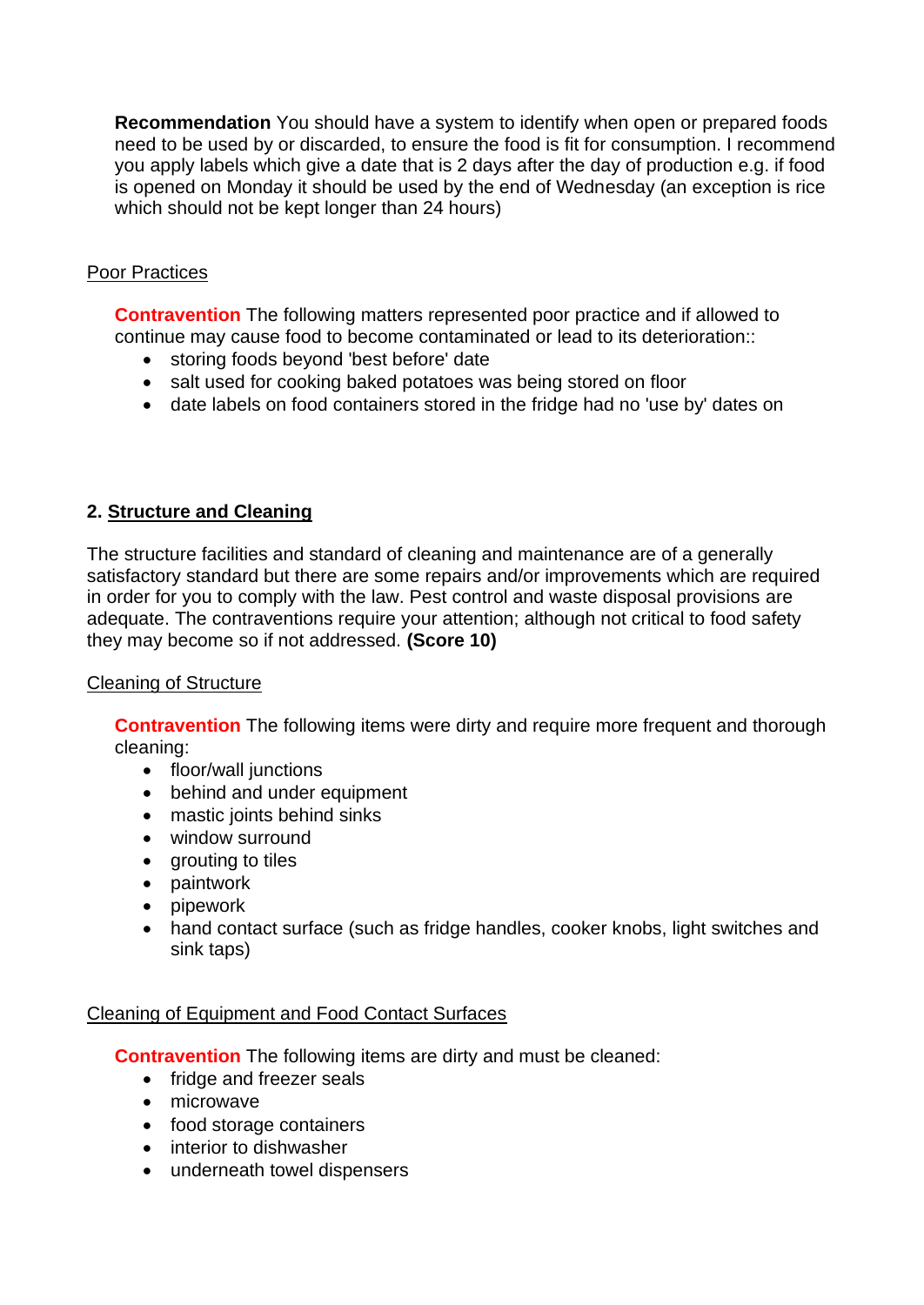#### • trays to dishwasher

#### **Maintenance**

**Contravention** The following had not been suitably maintained and must be repaired or replaced:

- worn and/or peeling paint
- split mastick
- mdf shelving needs repainting
- holes to wall in storeroom

#### Facilities and Structural provision

 **Observation** I was pleased to see the premises had been well maintained and that adequate facilities had been provided.

## Pest Control

**Contravention** Pest proofing is inadequate particularly in the following areas:

• no pest proof door screen, required if you leave the external door open. As there is a history of rats to the exterior

**Information** If there are rats outside your building contact Anglian Water regarding the condition of the sewers in your area.

**Recommendation** Ensure staff are trained to recognise the signs of pests and that they undertake regular checks of the premises

## **3. Confidence in Management**

 There are generally satisfactory food safety controls in place although there is evidence of some non-compliance with the law. The contraventions require your attention; although not critical to food safety they may become so if not addressed. **(Score 10)** 

## Type of Food Safety Management System Required

**Observation** Your SFBB/food safety management system was in place and working well. I was confident you had effective control over hazards to food.

**Observation** You were monitoring (and recording) the temperatures of your fridges and freezers as well as the temperature of cooked/hot-held food and could demonstrate effective systems for controlling bacterial growth and survival.

## Food Hazard Identification and Control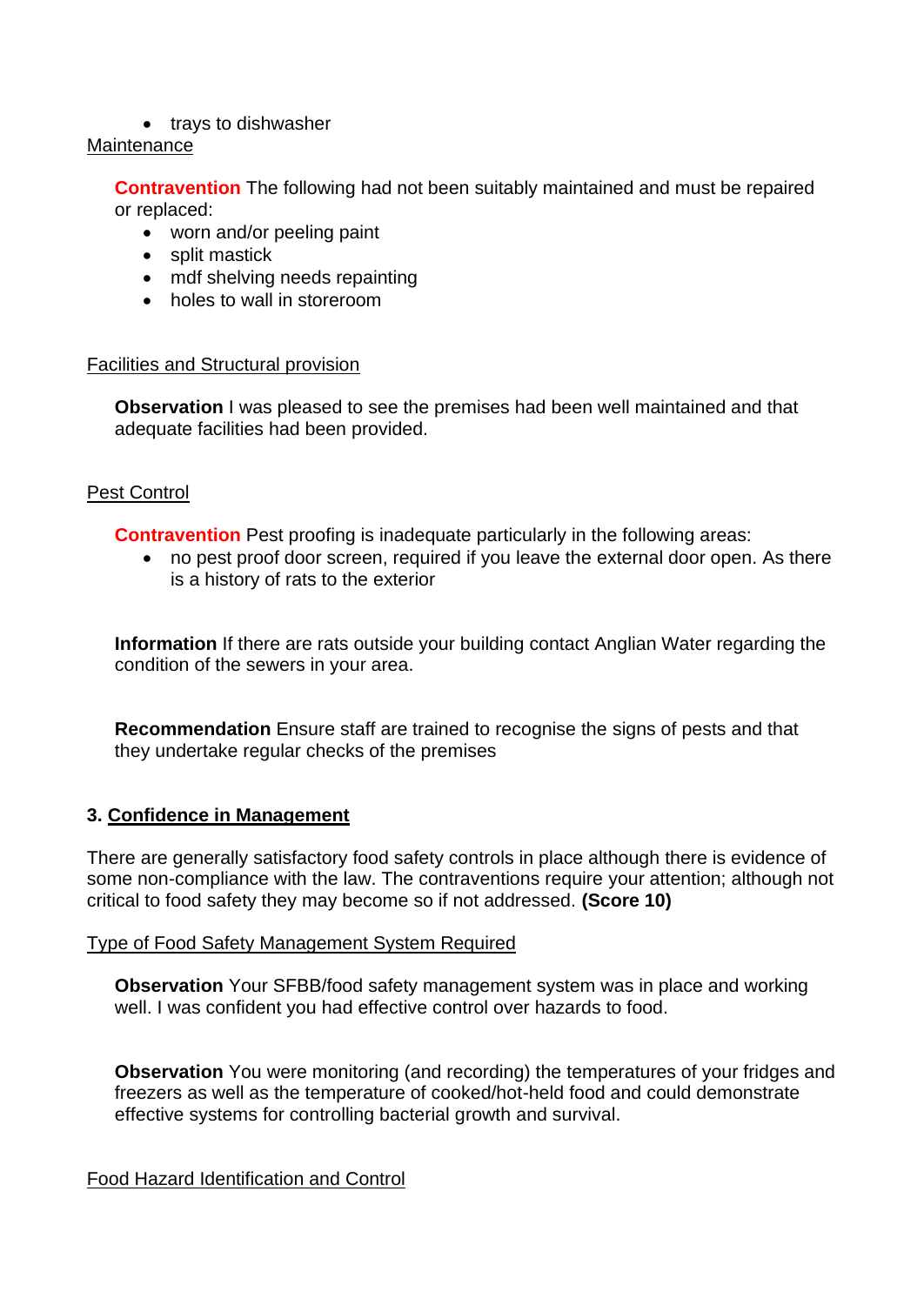**Contravention** You have not identified these food hazards or the methods of control at critical points in your operation:

- cross-contamination
- date labeling i.e use by dates
- storing foods beyond your use by dates

Proving Your Arrangements are Working Well

**Contravention** You are not working to the following safe methods in your SFBB pack::

- cross contamination/physical or chemical contamination
- cleaning/clear and clean as you go
- cleaning schedule needs to be filled in to include all equipment
- add vourself to training records

#### Waste Food and other Refuse

 **Observation** You had measures in place to dispose of waste food appropriately and were employing the services of an approved waste contractor.

#### **Training**

**Recommendation** A Level 2 Award in Food Safety in Catering or its equivalent (a 6-hour course leading to the award of a recognised certificate in food hygiene) would be appropriate for your food handlers. Booking details for the equivalent CIEH course are on our website: <www.norwich.gov.uk>

**Information** dates for the level 2 foundation course in food hygiene are as follows:

- 22nd September
- 20th October
- 17th November

Course times: Wednesdays from 9.30am to 4.30pm

Venue: St Andrews and Blackfriars Hall, St Andrews Plain, Norwich, NR3 1AU Price: £60 per person (price includes course workbook and examination registration fee)

**Recommendation** A Level 3 Award for Supervising Food Safety in Catering would be appropriate for your supervisory staff and those with managerial responsibility.

**Recommendation** Catering staff should refresh their food hygiene knowledge every 3 years so that they stay up to date with current legislation and good practice. Booking details for this course are on our website:<www.norwich.gov.uk>